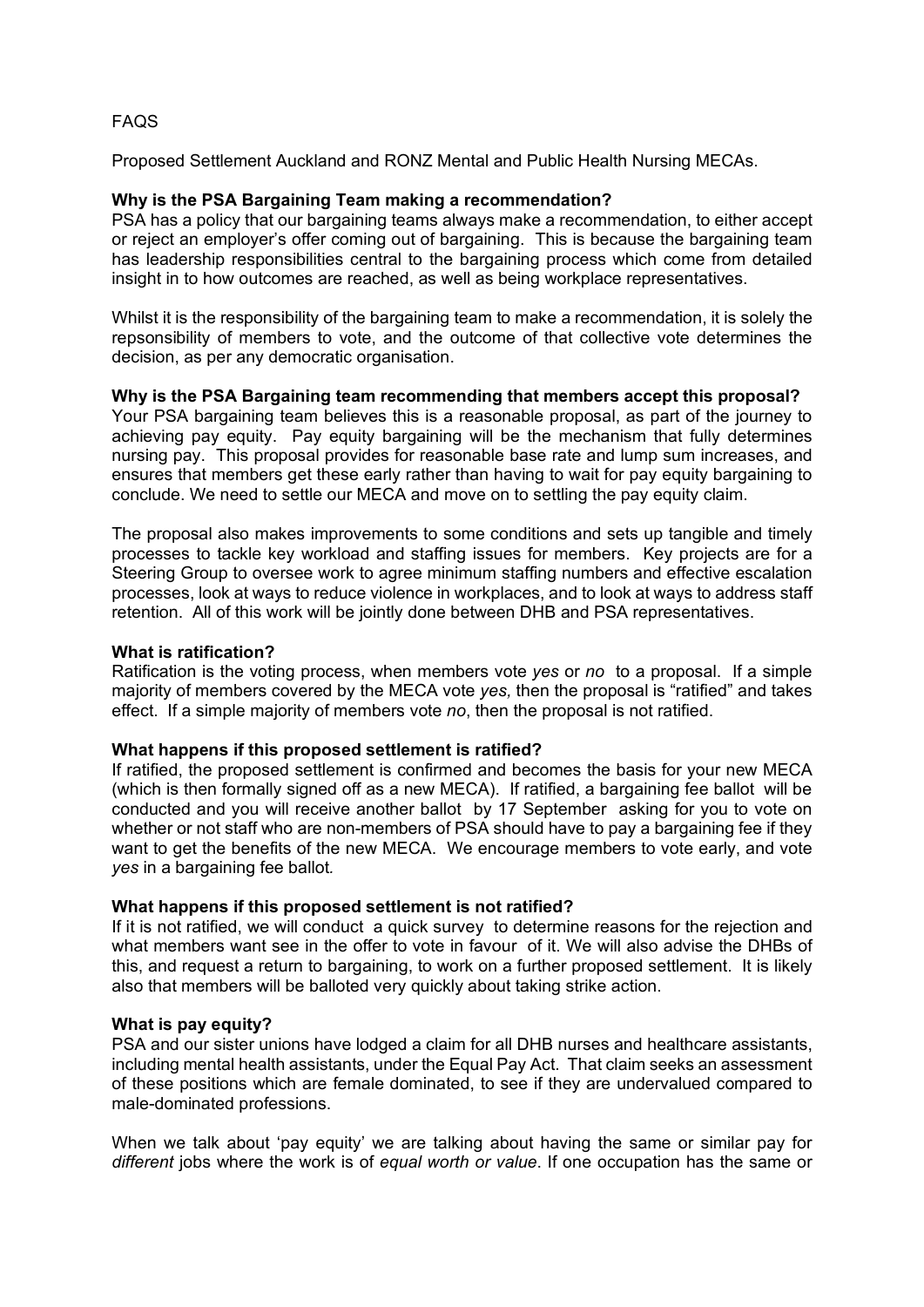similar skills and responsibilities and levels of effort and demands, then they should be paid similarly.

## **Isn't pay equity a separate process so should not be mixed up with our MECA bargaining?**

The pay equity assessment and bargaining *process* is separate to MECA bargaining but the *outcomes* are inextricably linked.

It is likely that all nursing work (including Mental Health Assistants) will be found to be undervalued through a pay equity assessment, so a pay equity bargaining process will then need to ensue to correct the undervaluation. That bargaining will end with undervalued positions more accurately reflecting the value of comparable male-dominated professions. Pav equity will be the process which addresses gender-based undervaluation and sets the pay equity rates for nursing positions. This is highly likely to involve reasonable pay increases. The very logic of pay equity is to create *equitable* rates of pay. Therefore, any rates negotiated in current MECA bargaining will be part of a journey towards pay equity. MECA bargaining outcomes are not separate from pay equity outcomes in that respect – MECA bargaining outcomes are not logically 'on top of' pay equity outcomes when we are still to determine what the pay equity rate is.

#### **When will pay equity happen?**

The DHBs and unions (PSA, NZNO and MERAS) are preparing for bargaining – the lead-up work to assess the undervaluation is complete. Nursing is at an advantage to comparable groups because it has an agreed implementation date of 31 December 2019. This MECA bargaining provides a further 'safety valve' by providing for a \$1000 lump sum payment if pay equity bargaining is not completed by 30 November 2021.

#### **What does it mean that any pay equity parts of this proposal will be "offset by a final pay equity settlement?**

Under the law, our pay equity claim must include any nurses, healthcare assistants, and mental health assistants whose work is described in the claim. This is regardless of whether the person is a union member or not. In this MECA bargaining, we can not bargain for nonmembers but they are covered by any final pay equity outcome. So it means that the \$4000 base rate increase and the \$6000 lump sum in this proposed settlement are payments towards pay equity that you will get early, and which others will have to wait for the completion of pay equity for. Any final pay equity settlement will take in to account that you have received some of the pay equity entitlement early.

#### **Is this proposed settlement similar to the offer which NZNO members rejected?**

Yes, it is similar on the salary offer. There are also parts particular to this proposal including: specific work to be undertaken in mental and public health nursing (focusing on workload and staffing, reducing violence and improving staff retention), improved professional development provisions, entitlements for injury during a restraint, and improved Higher Duties provisions. (please note this is not an exhaustive list and you are encouraged to look at the full summary and proposed terms of settlement).

We respect our sister union's democratic decisions, and note that PSA members also have the right to make a democratic decision through this process, which includes a recommendation.

#### **Why is one of the lump sum payments for RONZ and NZNO MECA higher than the Auckland MECA?**

The reason for this is that the Auckland MECA expired in December 2020 and the other MECAs expired earlier (31 Oct 2020 for RONZ and 31 July for NZNO), The lump sum is